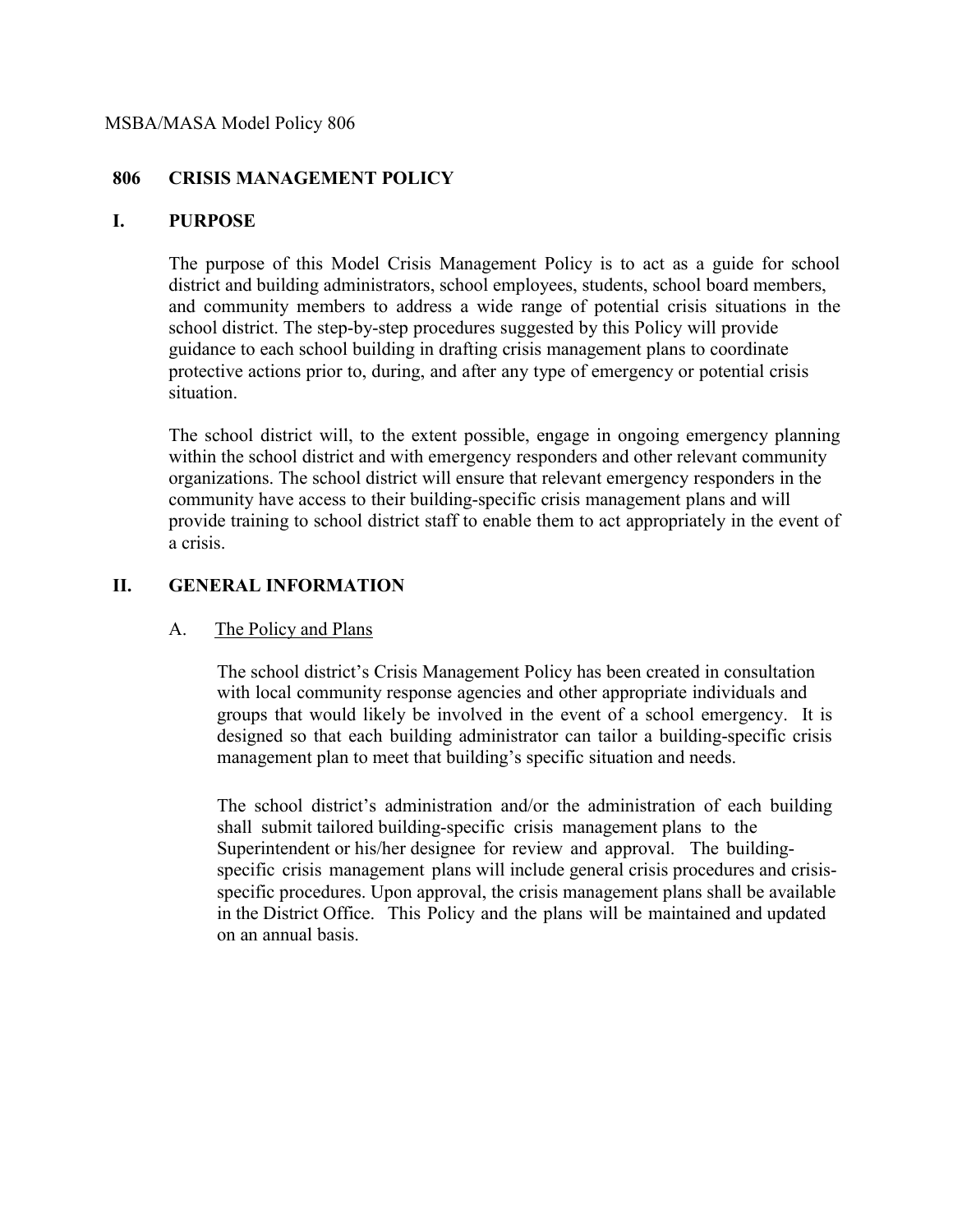### B. Elements of the District Crisis Management Policy

- 1. General Crisis Procedures. The Crisis Management Policy includes general crisis procedures for securing buildings, classroom evacuation, building evacuation, campus evacuation, and sheltering. The Policy designates the individual(s) who will determine when these actions will be taken. These district-wide procedures may be modified by building administrators when creating their building-specific crisis management plans. A communication system will be in place to enable the designated individual to be contacted at all times in the event of a potential crisis, setting forth the method to contact the designated individual, the provision of at least two designees when the contact person is unavailable, and the method to convey contact information to the appropriate staff persons. The alternative designees may include members of the emergency first responder response team. A secondary method of communication should be included in the plan for use when the primary method of communication is inoperable. Each building in the school district will have access to a copy of the Comprehensive School Safety Guide (2011 Edition) and to assist in the development of building-specific crisis management plans. Finally, all general crisis procedures will address specific procedures for children with special needs such as physical, sensory, motor, developmental, and mental health challenges.
	- a. Lock-Down Procedures. Lock-down procedures will be used in situations where harm may result to persons inside the school building, such as a shooting, hostage incident, intruder, trespass, disturbance, or when determined to be necessary by the building administrator or his or her designee. The building administrator or designee will announce the lock-down over the public address system or other designated system. Provisions for emergency evacuation will be maintained even in the event of a lock-down. Each building administrator will submit lock-down procedures for their building as part of the building-specific crisis management plan.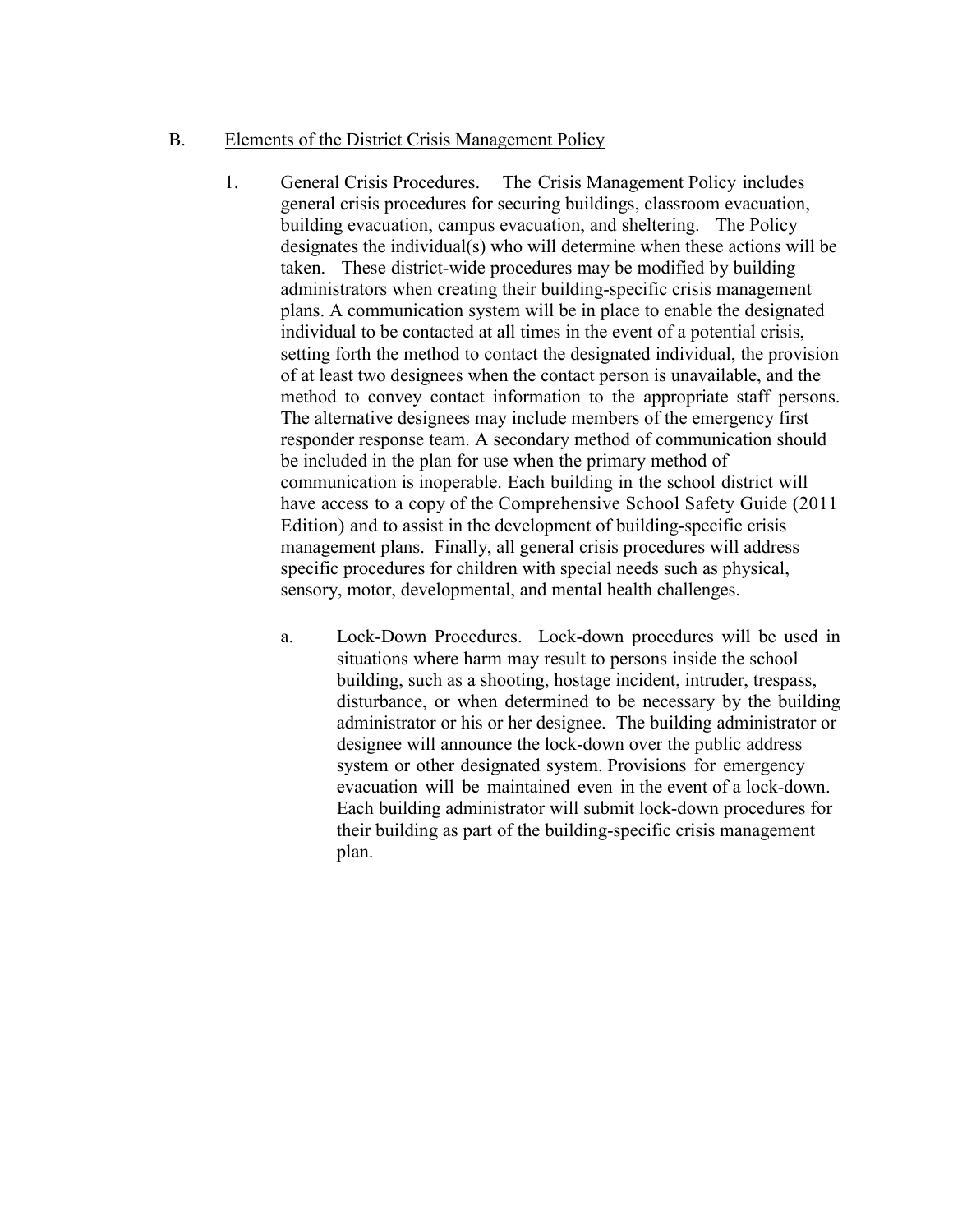- b. Evacuation Procedures. Evacuations of classrooms and buildings shall be implemented at the discretion of the building administrator or his or her designee. Each building's crisis management plan will include procedures for transporting students and staff a safe distance from harm to a designated safe area until released by the building administrator or designee. Safe areas may change based upon the specific emergency situation. The evacuation procedures should include specific procedures for children with special needs, including children with limited mobility (wheelchairs, braces, crutches, etc.), visual impairments, hearing impairments, and other sensory, developmental, or mental health needs. The evacuation procedures should also address transporting necessary medications for students that take medications during the school day.
- c. Sheltering Procedures. Sheltering provides refuge for students, staff, and visitors within the school building during an emergency. Shelters are safe areas that maximize the safety of inhabitants. Safe areas may change based upon the specific emergency. The building administrator or his or her designee will announce the need for sheltering over the public address system or other designated system. Each building administrator will submit sheltering procedures for his or her building as part of the buildingspecific crisis management plan.
- 2. Crisis-Specific Procedures. The Crisis Management Policy includes crisis-specific procedures for crisis situations that may occur during the school day or at school-sponsored events and functions. These districtwide procedures are designed to enable building administrators to tailor response procedures when creating building-specific crisis management plans.

### 3. School Emergency Response Teams

a. Composition. The building administrator in each school building will select a school emergency response team that will be trained to respond to emergency situations. All school emergency response team members will receive on-going training to carry out the building's crisis management plans and will have knowledge of procedures, evacuation routes, and safe areas. For purposes of student safety and accountability, to the extent possible, school emergency response team members will not have direct responsibility for the supervision of students. Team members must be willing to be actively involved in the resolution of crises and be available to assist in any crisis situation as deemed necessary by the building administrator. Each building will maintain a current list of school emergency response team members, which will be updated annually. The building administrator, and his or her alternative designees, will know the location of that list in the event of a school emergency. A copy of the list may be kept on file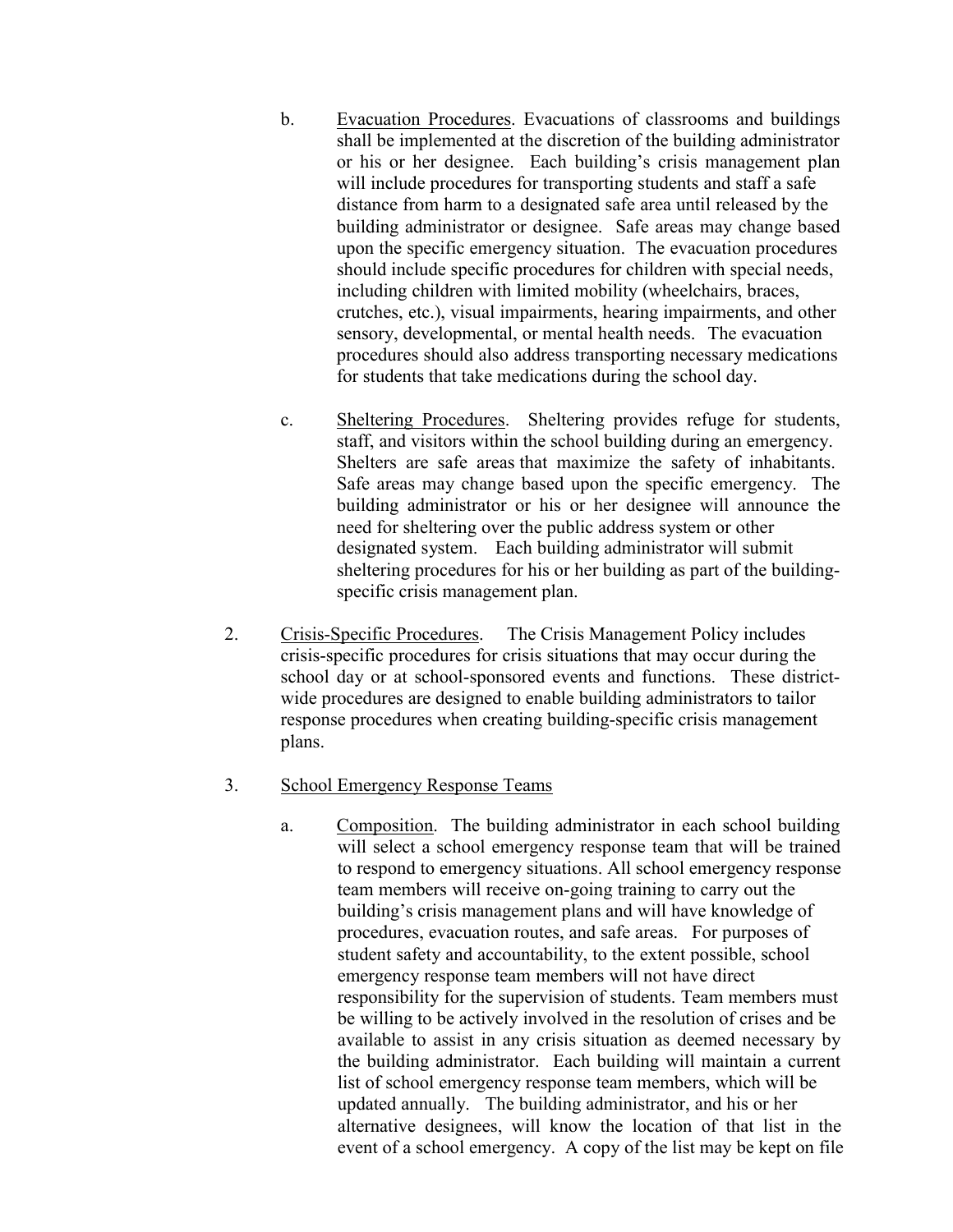in the school district office, or in a secondary location in single building school districts.

b. Leaders. The building administrator or his or her designee will serve as the leader of the school emergency response team and will be the primary contact for emergency response officials. In the event the primary designee is unavailable, the designee list should include more than one alternative designee and may include members of the emergency response team. When emergency response officials are present, they may elect to take command and control of the crisis. It is critical in this situation that school officials assume a resource role and be available as necessary to emergency response officials.

## **III. PREPARATION BEFORE AN EMERGENCY**

## A. Communication

1. District Employees.

Teachers generally have the most direct contact with students on a day-to-day basis. As a result, they must be aware of their role in responding to crisis situations. This also applies to non-teaching school personnel who have direct contact with students. All staff shall be aware of the school district's Crisis Management Policy and their own building's crisis management plan. Each school's buildingspecific crisis management plan should include the method and dates of dissemination of the plan to its staff. Employees have access to the relevant building-specific crisis management plans and should receive periodic training on plan implementation.

2. Students and Parents.

Students and parents should be made aware of the school district's Crisis Management Policy and relevant tailored crisis management plans for each school building. Each school district's building-specific crisis management plan shall set forth how students and parents are made aware of the district and school-specific plans. Students should receive specific instruction on plan implementation.

- B. Planning and Preparing for Fire
	- 1. Designate a safe area at least 50 feet away from the building to enable students and staff to evacuate. The safe area should not interfere with emergency responders or responding vehicles and should not be in an area where evacuated persons are exposed to any products of combustion. Depending on the wind direction, where the building on fire is located, the direction from which the fire is arriving, and the location of fire equipment, the distance may need to be extended.)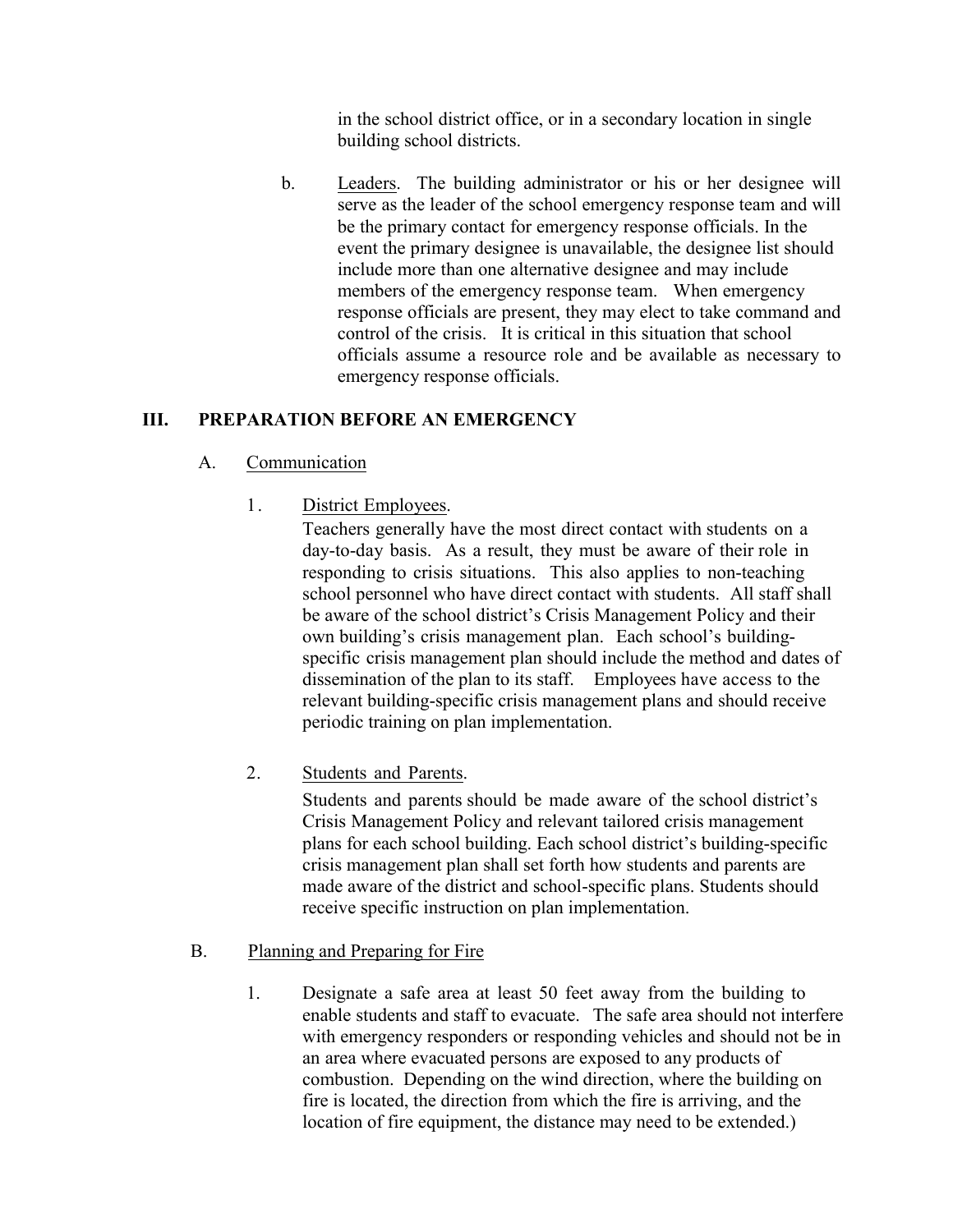- 2. Each building's facility diagram and site plan shall be available in appropriate areas of the building and shall identify the most direct evacuation routes to the designated safe areas both inside and outside of the building. The facility diagram and site plan must identify the location of the fire alarm control panel, fire alarms, fire extinguishers, hoses, water spigots, and utility shut offs.
- 3. Teachers and staff will receive training on the location of the primary emergency evacuation routes and alternate routes from various points in the building. During fire drills, students and staff will practice evacuations using primary evacuation routes and alternate routes.
- 4. Certain employees, such as those who work in hazardous areas in the building, will receive training on the locations and proper use of fire extinguishers and protective clothing and equipment.
- 5. Fire drills will be conducted periodically without warning at various times of the day and under different circumstances, e.g., lunchtime, recess, and during assemblies. State law requires a minimum of five fire drills each school year, consistent with Minn. Stat. §299F.30. See Minn. Stat. §121A.035.
- 6. A record of fire drills conducted at the building will be maintained.
- 7. The school district will have prearranged sites for emergency sheltering and transportation as needed.
- 8. The school district will determine which staff will remain in the building to perform essential functions if safe to do so (e.g., switchboard, building engineer, etc.). The school district also will designate an administrator or his or her designee to meet local fire or law enforcement agents upon their arrival.

## C. Facility Diagrams and Site Plans

All school buildings will have a facility diagram and site plan that includes the location of primary and secondary evacuation routes, exits, designated safe areas inside and outside of the building, and the location of fire alarm control panel, fire alarms, fire extinguishers, hoses, water spigots, and utility shut offs. All facility diagrams and site plans will be updated regularly and whenever a major change is made to a building. Facility diagrams and site plans will be maintained by the building administrator and will be easily accessible and on file in the school district office. Facility diagrams and site plans will be provided to first responders, such as fire and law enforcement personnel.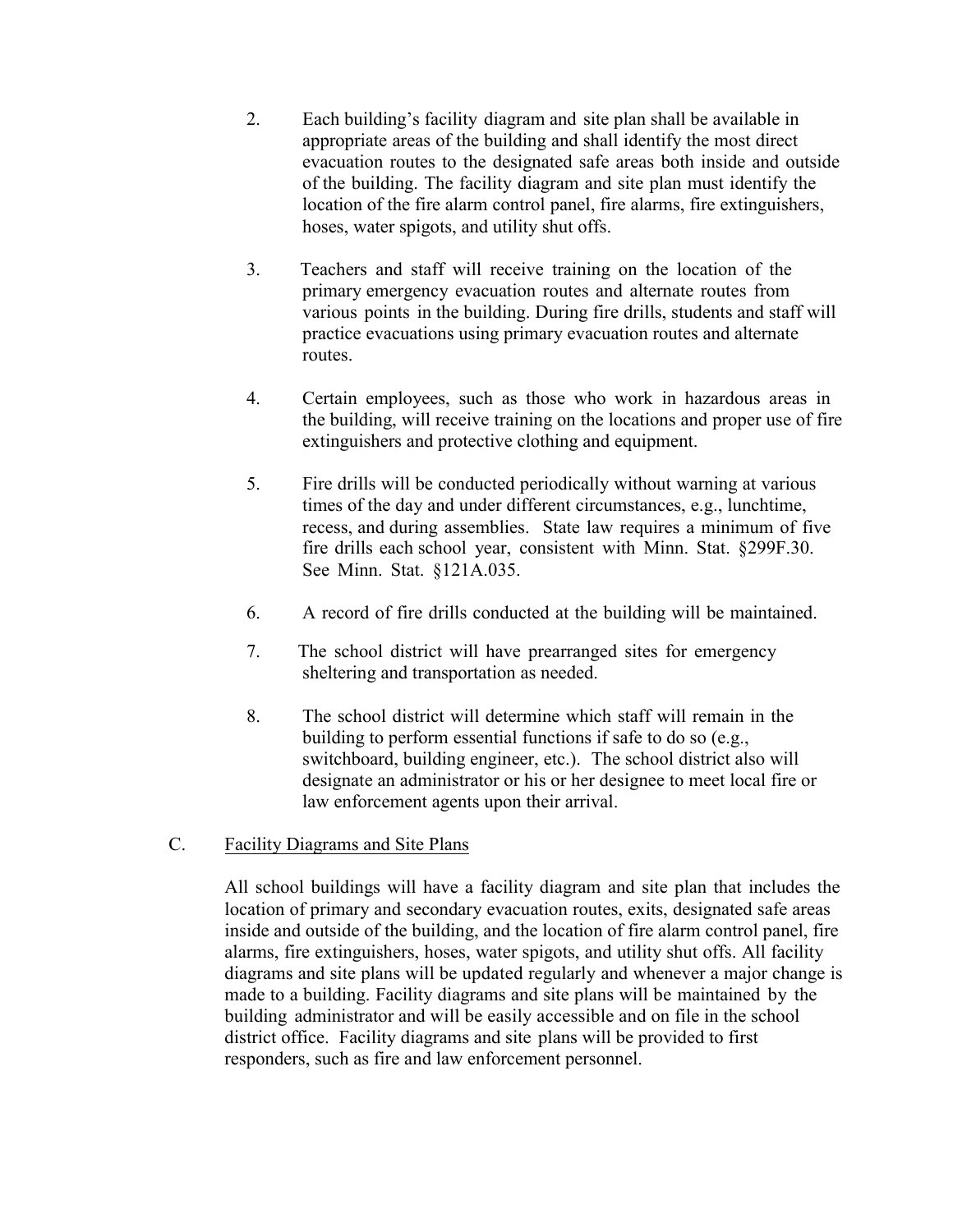### D. Emergency Telephone Numbers

Each building will maintain a current list of emergency telephone numbers and the names and addresses of local, county, and state personnel who may be involved in a crisis situation. The list will include telephone numbers for local police, fire, ambulance, hospital, the Poison Control Center, county and state emergency management agencies, local public works departments, local utility companies, the public health nurse, mental health/suicide hotlines, and the county welfare agency. A copy of this list will be kept on file in the school district office, or at a secondary location for single building school districts, and updated annually.

School district employees should receive training on how to make emergency contacts, including 911 calls, when the school district's main telephone number and location is electronically conveyed to emergency personnel instead of the specific building in need of emergency services.

School district plans may set forth a process to internally communicate an emergency, using telephones in classrooms, intercom systems, or two-way radios, as well as the procedure to enable the staff to rapidly convey emergency information to a building designee. Each plan will identify a primary and secondary method of communication for both internal and secondary use. It is recommended that the plan include several methods of communication because computers, intercoms, telephones, and cell phones may not be operational or may be dangerous to use during an emergency.

### E. Warning and Notification Systems

The school district shall maintain a warning system designed to inform students, staff, and visitors of a crisis or emergency. This system shall be maintained on a regular basis under the maintenance plan for all school buildings. The school district should consider and alternate notification system to address the needs of staff and students with special needs, such as vision or hearing.

The building administrator shall be responsible for informing students and employees of the warning system and the means by which the system is used to identify a specific crisis or emergency situation. Each school's building-specific crisis management plan will include the method and frequency of dissemination of the warning system information to students and employees.

### F. Early School Closure Procedures

The Superintendent or his/her designee will make decisions about closing school or buildings as early in the day as possible. The early school closure procedures will set forth the criteria for early school closure (e.g., weatherrelated, utility failure, or a crisis situation), will specify how closure decisions will be communicated to staff, students, families, and the school community (designated broadcast media, local authorities, e-mail, or district or school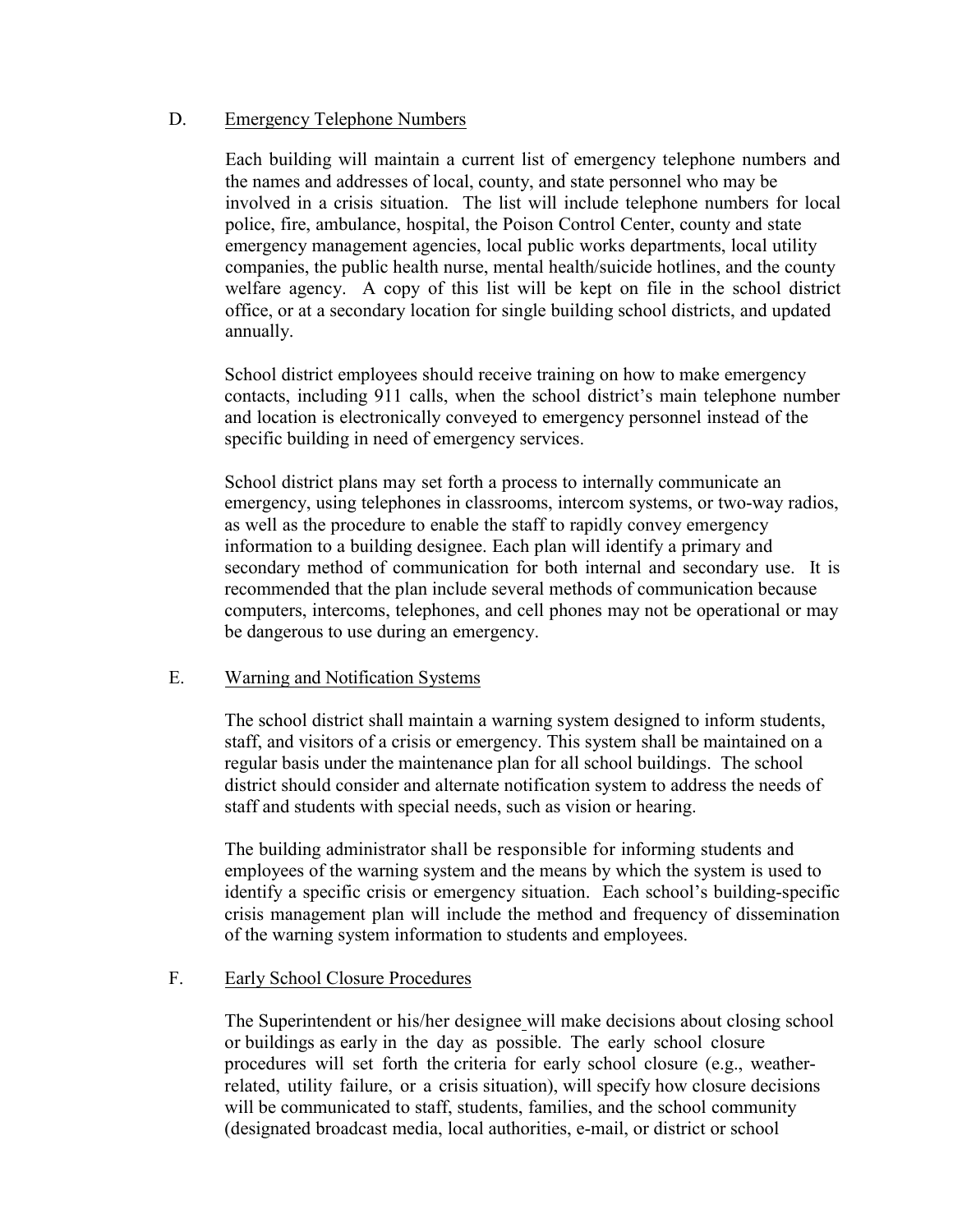building web sites), and will discuss the factors to be considered in closing and reopening a school or building.

Early school closure procedures also will include a reminder to parents and guardians to listen to designate local radio and TV stations for school closing announcements, where possible.

### G. Media Procedures

The Superintendent or his/her designee has the authority and discretion to notify parents or guardians and the school community in the event of a crisis or early school closure. The superintendent or his/her designee will designate a spokesperson who will notify the media in the event of a crisis or early school closure. The spokesperson shall receive training to ensure that the district is in strict compliance with federal and state law relative to the release of private data when conveying information to the media.

### H. Behavioral Health Crisis Intervention Procedures

Short-term behavioral health crisis intervention procedures will set forth the procedure for initiating behavioral health crisis intervention plans. The procedures will utilize available resources including the school psychologist, counselor, community behavioral health crisis intervention, or others in the community Counseling procedures will be used whenever the superintendent or the building administrator determines it to be necessary, such as after an assault, a hostage situation, shooting, or suicide. The behavioral health crisis intervention procedures may include the following steps:

- 1. Administrator will meet with relevant persons, including school psychologists and counselors, to determine the level of intervention needed for students and staff.
- 2. Designate specific rooms as private counseling areas.
- 3. Escort siblings and close friends of any victims as well as others in need of emotional support to the counseling areas.
- 4. Prohibit media from interviewing or questioning students or staff.
- 5. Provide follow-up services to students and staff who receive counseling.
- 6. Resume normal school routines as soon as possible.
- I. Long-Term Recovery Intervention Procedures

Long-term recovery intervention procedures may involve both short-term and longterm recovery planning: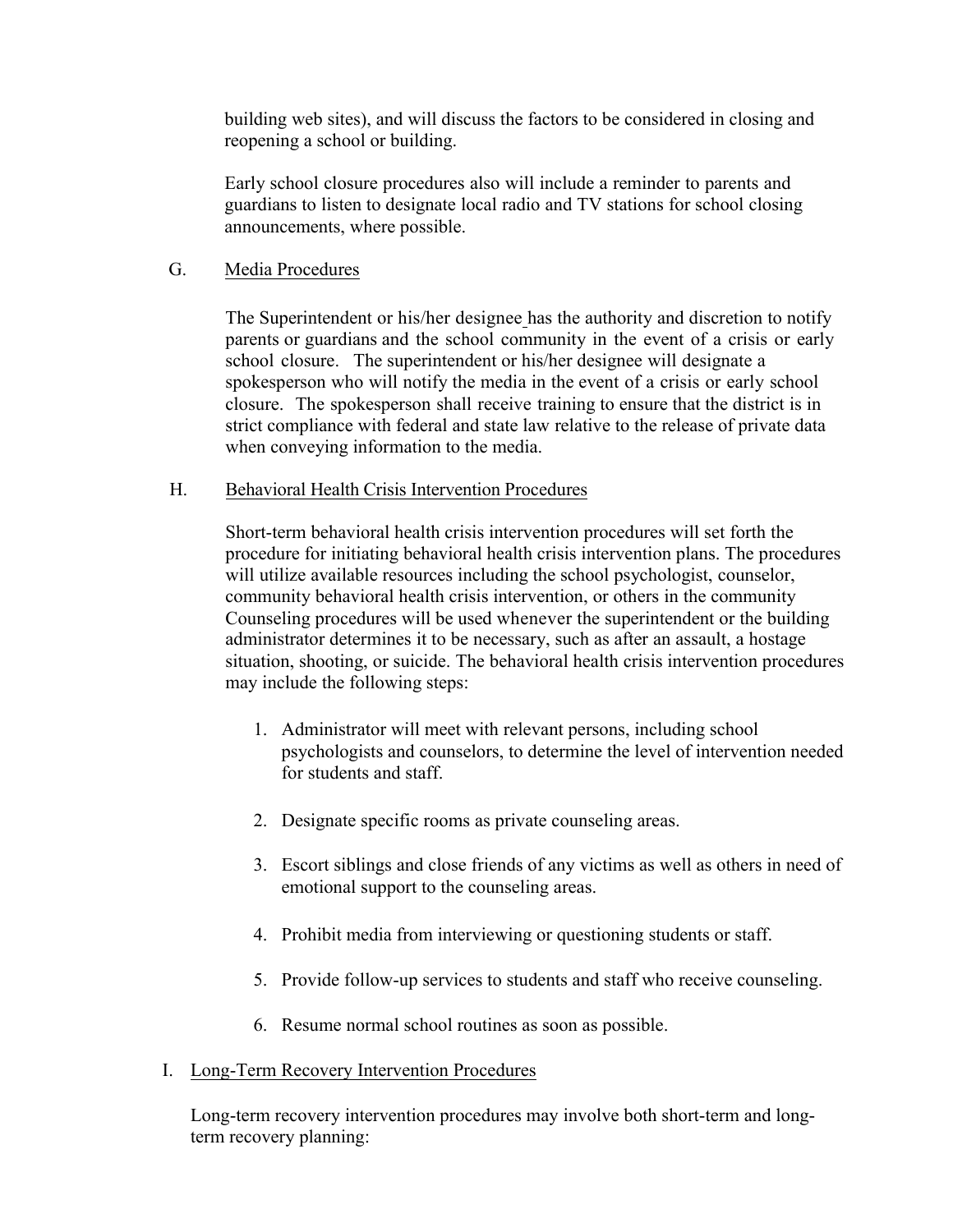- 1. Physical/structural recovery.
- 2. Fiscal recovery.
- 3. Academic recovery.
- 4. Social/emotional recovery

### **IV. CRISIS SPECIFIC PROCEDURES**

The district is encouraged to maintain a comprehensive set of procedures to address the following specific crisis. Said procedures shall be reviewed on an annual basis and be consistent with building and program level crisis protocols

- A. Fire
- B. Hazardous Materials
- C. Severe Weather: Tornado/Severe Thunderstorm/Flooding
- D. Medical Emergency
- E. Fight/Disturbance
- F. Assault
- G. Intruder
- H. Weapons
- I. Shooting
- J. Hostage
- K. Bomb Threat
- L. Chemicals or Biological Threat
- M. Checklist for Telephone Threats
- N. Demonstration
- O. Suicide
- P. Lock-down Procedures
- Q. Shelter-In-Place Procedures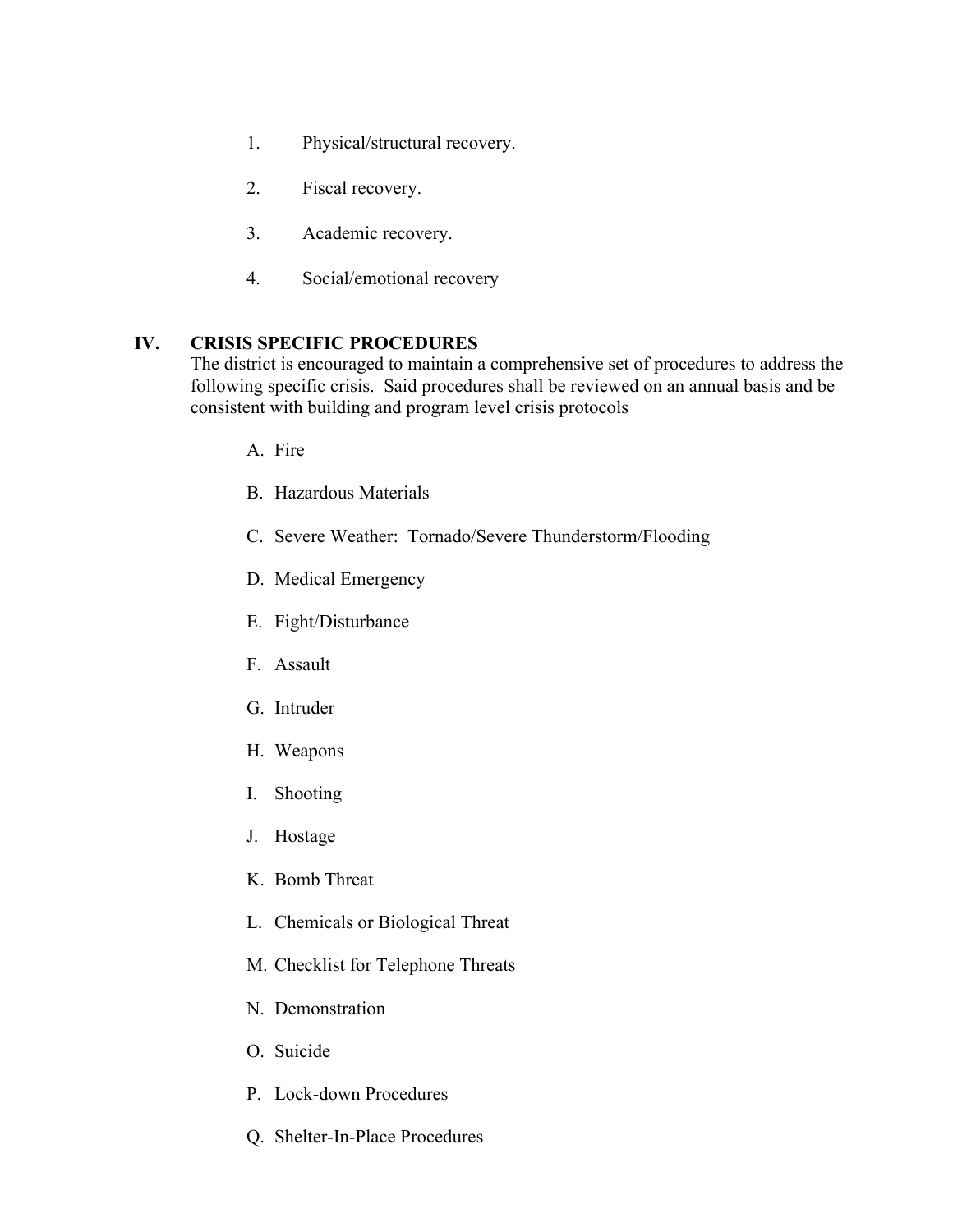- R. Evacuation/Relocation
- S. Media Procedures
- T. Post-Crisis Procedures
- U. School Emergency Response Team
- V. Emergency Phone Numbers

W. Highly Contagious Serious Illness or Pandemic Flu

# **V. MISCELLANEOUS PROCEDURES**

A. Chemical Accidents

Procedures for reporting chemical accidents shall be posted at key locations such as chemistry labs, art rooms, swimming pool areas, and janitorial closets.

B. Visitors

The school district shall implement procedures mandating visitor sign in and visitors in school buildings. See MSBA/MASA Model Policy 903 (Visitors to School District Buildings and Sites).

### C. Student Victims of Criminal Offenses at or on School Property

The school district shall establish procedures allowing student victims of criminal offenses on school property the opportunity to transfer to another school within the school district.

| <b>Legal References:</b> | Minn. Stat. Ch. 12 (Emergency Management)                                  |
|--------------------------|----------------------------------------------------------------------------|
|                          | Minn. Stat. Ch. 12A (Natural Disaster; State Assistance)                   |
|                          | Minn. Stat. § 121A.035 (Crisis Management Policy)                          |
|                          | Minn. Stat. § 121A.06 (Reports of Dangerous Weapon Incidents in            |
|                          | School Zones)                                                              |
|                          | Minn. Stat. $\S$ 299F.30 (Fire Drill in School)                            |
|                          | Minn. Stat. § 326B.02, Subd. 6 (Powers)                                    |
|                          | Minn. Stat. § 326B.106 (General Powers of Commissioner of Labor and        |
|                          | Industry)                                                                  |
|                          | Minn. Stat. § 609.605, Subd. 4 (Trespasses on School Property)             |
|                          | Minn. Rules Ch. 7511 (Fire Safety)                                         |
|                          | 20 U.S.C. § 1681, <i>et seq.</i> (Title IX)                                |
|                          | 20 U.S.C. § 6301, et seq. (Every Student Succeeds Act)                     |
|                          | 20 U.S.C. § 7912 (Unsafe School Choice Option)                             |
|                          | 42 U.S.C. § 5121 <i>et seq.</i> (Disaster Relief and Emergency Assistance) |